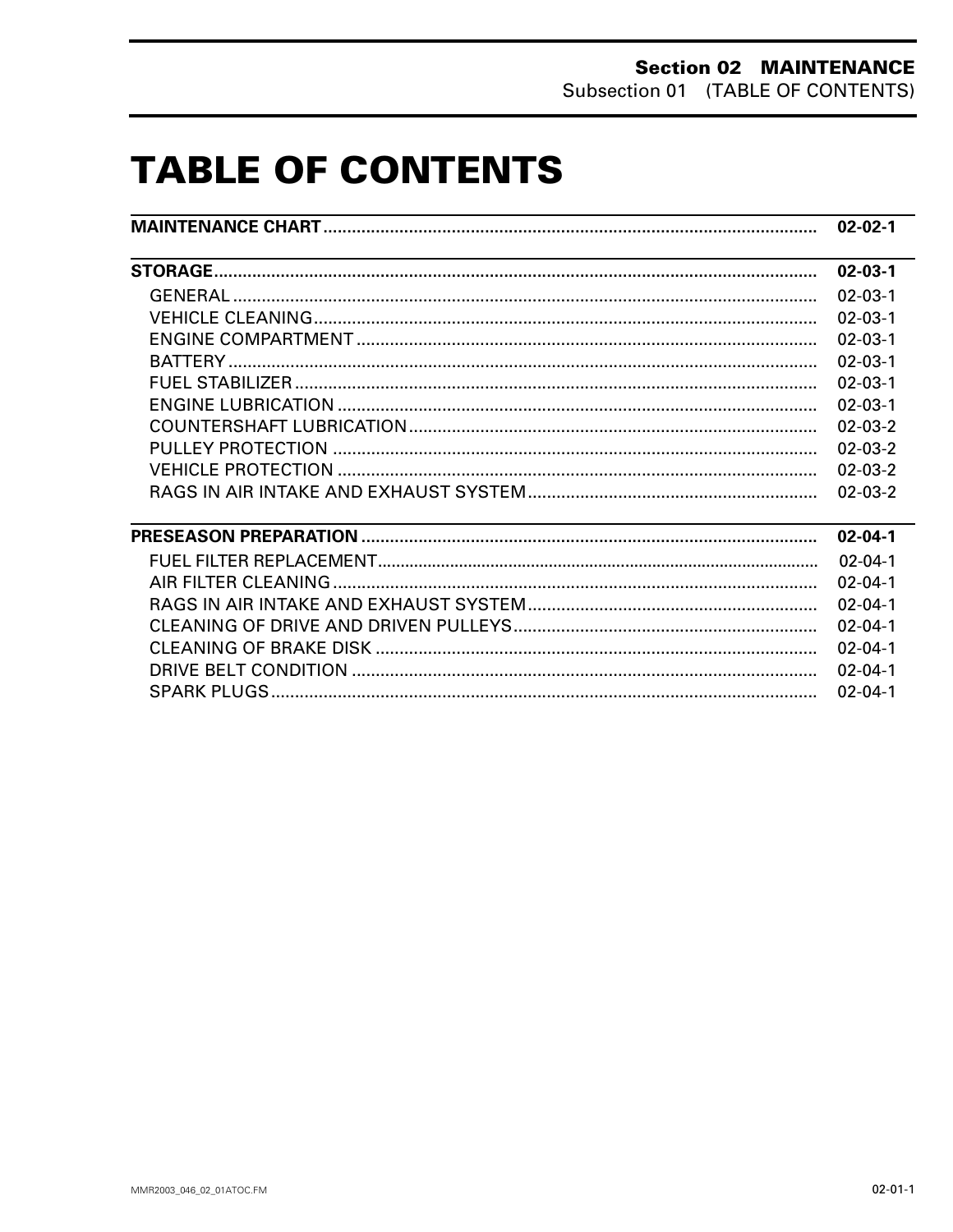# <span id="page-1-0"></span>**MAINTENANCE CHART 0**

| <b>SYSTEM</b> | <b>PART/TASK</b>                                         | 10-HOUR OR 500 km (300 m.)<br>INSPECTION<br>(to be performed by dealer) | WEEKLY OR<br>EVERY 240 km (150 m.) | MONTHLY OR<br>EVERY 800 km (500 m.) | ONCE A YEAR OR<br>EVERY 3200 km (2000 m.) | ONCE A YEAR OR<br>EVERY 6000 km (3700 m.) | STORAGE<br>(to be performed by dealer) | PRESEASON PREPARATION<br>(to be performed by dealer) | <b>REFERTO</b>          |                                                    |
|---------------|----------------------------------------------------------|-------------------------------------------------------------------------|------------------------------------|-------------------------------------|-------------------------------------------|-------------------------------------------|----------------------------------------|------------------------------------------------------|-------------------------|----------------------------------------------------|
|               |                                                          |                                                                         |                                    |                                     |                                           |                                           |                                        |                                                      | This supplement         | Shop Manual<br>(P/N 414 200 042)<br>2003 ZX Series |
|               | <b>Engine Nuts and Screws</b>                            | ı                                                                       |                                    |                                     | т                                         |                                           | ı                                      |                                                      | Section 03              |                                                    |
|               | <b>Exhaust System</b>                                    | ı                                                                       |                                    | ı                                   |                                           |                                           | ı                                      |                                                      | Subsection<br>$04 - 04$ |                                                    |
|               | <b>Cooling System</b>                                    | ı                                                                       |                                    |                                     | т                                         |                                           |                                        | г                                                    | Subsection<br>$04 - 05$ |                                                    |
|               | Coolant                                                  | п                                                                       |                                    |                                     |                                           |                                           | $\mathbf{R}$                           |                                                      | Subsection<br>04-05     |                                                    |
|               | <b>Condition of Seals</b>                                |                                                                         |                                    |                                     |                                           |                                           | ı                                      | п                                                    | Section 03              |                                                    |
|               | Engine Oil and Oil Filter                                | R                                                                       |                                    |                                     |                                           | R                                         |                                        |                                                      | Subsection<br>03-06     |                                                    |
|               | <b>Fuel Stabilizer</b>                                   |                                                                         |                                    |                                     |                                           |                                           | $\mathbf{R}$                           |                                                      | Subsection<br>$02 - 03$ |                                                    |
|               | <b>Fuel Filter</b>                                       |                                                                         |                                    |                                     |                                           |                                           |                                        | (1)                                                  | Subsection<br>$04 - 03$ |                                                    |
|               | Fuel Lines, Fuel Rail and Connections                    | г                                                                       |                                    |                                     |                                           |                                           | ı                                      | ı                                                    | Subsection<br>04-03     |                                                    |
|               | Fuel Injection System (Visual Inspection)                |                                                                         |                                    |                                     |                                           | ı                                         |                                        |                                                      | Subsection<br>04-03     |                                                    |
|               | <b>Throttle Cable</b>                                    | ı                                                                       |                                    |                                     | I.                                        |                                           | ı                                      | ı                                                    | Subsection<br>04-03     |                                                    |
|               | Air Filter                                               |                                                                         |                                    | C                                   |                                           |                                           |                                        | C                                                    |                         | Operator's Guide                                   |
|               | <b>Drive Belt</b>                                        | ı                                                                       | п                                  |                                     |                                           |                                           |                                        | ı                                                    | Subsection<br>$05 - 02$ |                                                    |
|               | <b>Drive and Driven Pulleys</b>                          | т                                                                       |                                    | ı                                   | C                                         |                                           | т                                      | C                                                    | Subsection<br>$05 - 03$ | Subsection<br>$05 - 04$                            |
|               | <b>Tightening Torque of Drive Pulley Screw</b>           | I                                                                       |                                    |                                     | ı                                         |                                           |                                        | ı                                                    | Subsection<br>05-03     |                                                    |
|               | Driven Pulley Preload                                    | п                                                                       |                                    |                                     | ı                                         |                                           | ı                                      |                                                      |                         | Subsection<br>$05 - 04$                            |
|               | <b>Brake Fluid</b>                                       |                                                                         |                                    |                                     |                                           |                                           | R                                      |                                                      |                         | Subsection<br>$05 - 06$                            |
|               | <b>Brake</b>                                             | п                                                                       | т                                  | A                                   |                                           |                                           | I, A                                   | I                                                    |                         | Subsection<br>$05 - 06$                            |
|               | <b>Drive Chain Tension</b>                               | A                                                                       |                                    | Α                                   |                                           |                                           | A                                      |                                                      | Subsection<br>$05 - 05$ |                                                    |
|               | Gearbox Oil                                              | ı                                                                       |                                    | п                                   |                                           |                                           | R                                      | г                                                    | Subsection<br>$05 - 05$ |                                                    |
|               | Drive Axle End Bearing**                                 | L                                                                       |                                    | L                                   |                                           |                                           | L                                      |                                                      |                         | Subsection<br>$07 - 03$                            |
|               | Steering and Front Suspension<br>Mechanism Lubrication** | A, I, L                                                                 |                                    | A, I                                | L                                         |                                           | A, I, L                                |                                                      | Subsection<br>$07 - 02$ | Subsection<br>08-03                                |
|               | Wear and Condition of Skis and Runners                   | ı                                                                       | L                                  |                                     |                                           |                                           | ı                                      |                                                      |                         | Subsection<br>08-03                                |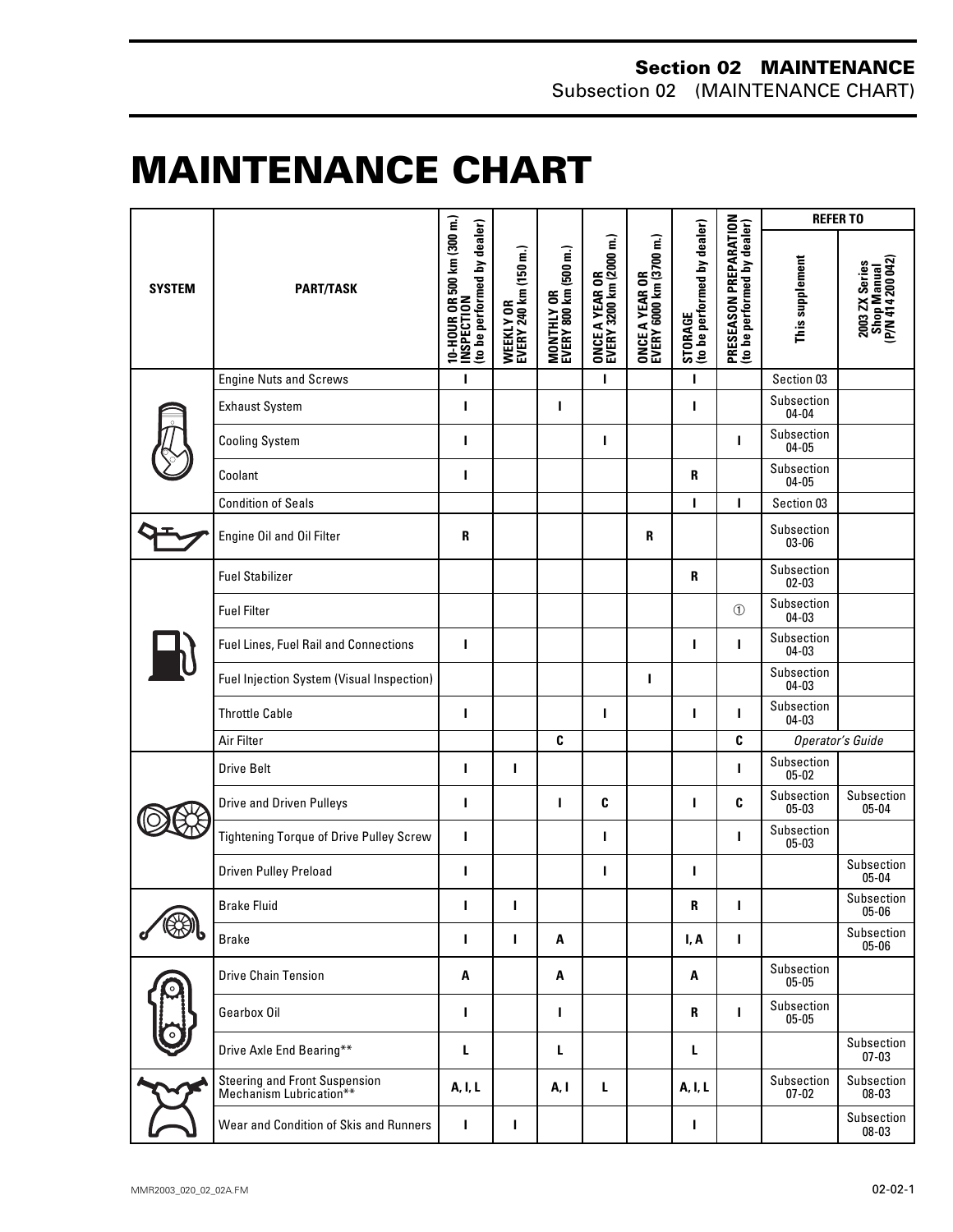#### **Section 02 MAINTENANCE**

Subsection 02 (MAINTENANCE CHART)

| <b>SYSTEM</b> |                                                                                                                                         |                                                                        |                                    |                                     |                                           |                                           |                                        |                                                      | <b>REFERTO</b>                               |                                                    |
|---------------|-----------------------------------------------------------------------------------------------------------------------------------------|------------------------------------------------------------------------|------------------------------------|-------------------------------------|-------------------------------------------|-------------------------------------------|----------------------------------------|------------------------------------------------------|----------------------------------------------|----------------------------------------------------|
|               | <b>PART/TASK</b>                                                                                                                        | 10-HOUR OR 500 km (300 m.)<br>INSPECTION<br>to be performed by dealer) | WEEKLY OR<br>EVERY 240 km (150 m.) | MONTHLY OR<br>EVERY 800 km (500 m.) | ONCE A YEAR OR<br>EVERY 3200 km (2000 m.) | ONCE A YEAR OR<br>EVERY 6000 km (3700 m.) | STORAGE<br>(to be performed by dealer) | PRESEASON PREPARATION<br>(to be performed by dealer) | This supplement                              | Shop Manual<br>(P/N 414 200 042)<br>2003 ZX Series |
|               | Suspension **                                                                                                                           | ı                                                                      |                                    | I, L                                |                                           |                                           | I, L                                   |                                                      |                                              | Subsection<br>$07 - 04$                            |
|               | <b>Suspension Stopper Strap</b>                                                                                                         |                                                                        |                                    |                                     | ı                                         |                                           | ш                                      |                                                      |                                              | Subsection<br>$07 - 04$                            |
|               | <b>Track</b>                                                                                                                            | п                                                                      |                                    | п                                   |                                           |                                           | ı                                      |                                                      | Subsection<br>$07 - 06$                      | Subsection<br>$07 - 06$                            |
|               | <b>Track Tension and Alignment</b>                                                                                                      | A                                                                      | <b>AS REQUIRED</b>                 |                                     |                                           |                                           |                                        |                                                      |                                              | Subsection<br>$07 - 06$                            |
|               | Spark Plugs*                                                                                                                            | ı                                                                      |                                    |                                     |                                           |                                           |                                        | $\mathbf{R}$                                         | Subsection<br>06-03                          |                                                    |
|               | <b>Battery</b>                                                                                                                          | ı                                                                      |                                    | L                                   |                                           |                                           | ı                                      | ı                                                    | Subsection<br>06-05                          |                                                    |
|               | <b>Headlight Beam Aiming</b>                                                                                                            |                                                                        |                                    |                                     | A                                         |                                           |                                        | A                                                    |                                              | Subsection<br>09-02                                |
|               | Wiring Harnesses, Cables and Lines                                                                                                      | ı                                                                      |                                    | ı                                   |                                           |                                           | п                                      |                                                      |                                              | Subsection<br>09-02                                |
|               | Operation of Lighting System<br>(HI/LO beam, brake light, etc.)<br>Test Operation of Engine Cut-Out Switch<br>and Tether Cut-Out Switch | ı                                                                      | T                                  |                                     |                                           |                                           | ı                                      |                                                      | Operator's Guide                             |                                                    |
|               | Rags in Air Intake and Exhaust System                                                                                                   |                                                                        |                                    |                                     |                                           |                                           | R                                      | C                                                    | <b>Subsections</b><br>02-03 and<br>$02 - 04$ |                                                    |
|               | <b>Engine Compartment</b>                                                                                                               | C                                                                      |                                    | C                                   |                                           |                                           | C                                      |                                                      | Subsection<br>$02 - 03$                      |                                                    |
|               | Vehicle Cleaning and Protection                                                                                                         | C                                                                      |                                    | C                                   |                                           |                                           | C                                      |                                                      | Subsection<br>$02 - 03$                      |                                                    |

 $A = ADJUST$ 

I = INSPECT (clean, inspect, repair, adjust and lubricate)

 $L = LUBRICATE$ 

 $R = REPLACE$ 

 $C = CLEAN$ 

\*\* Before installing new spark plugs at pre-season preparation, it is suggested to burn excess storage oil by starting the engine with the old spark plugs. Only perform this operation in a well-ventilated area.

\*\* Lubricate whenever the vehicle is used in wet conditions (wet snow, rain, puddles).

 $\circledcirc$  Replace fuel filter every 2 years.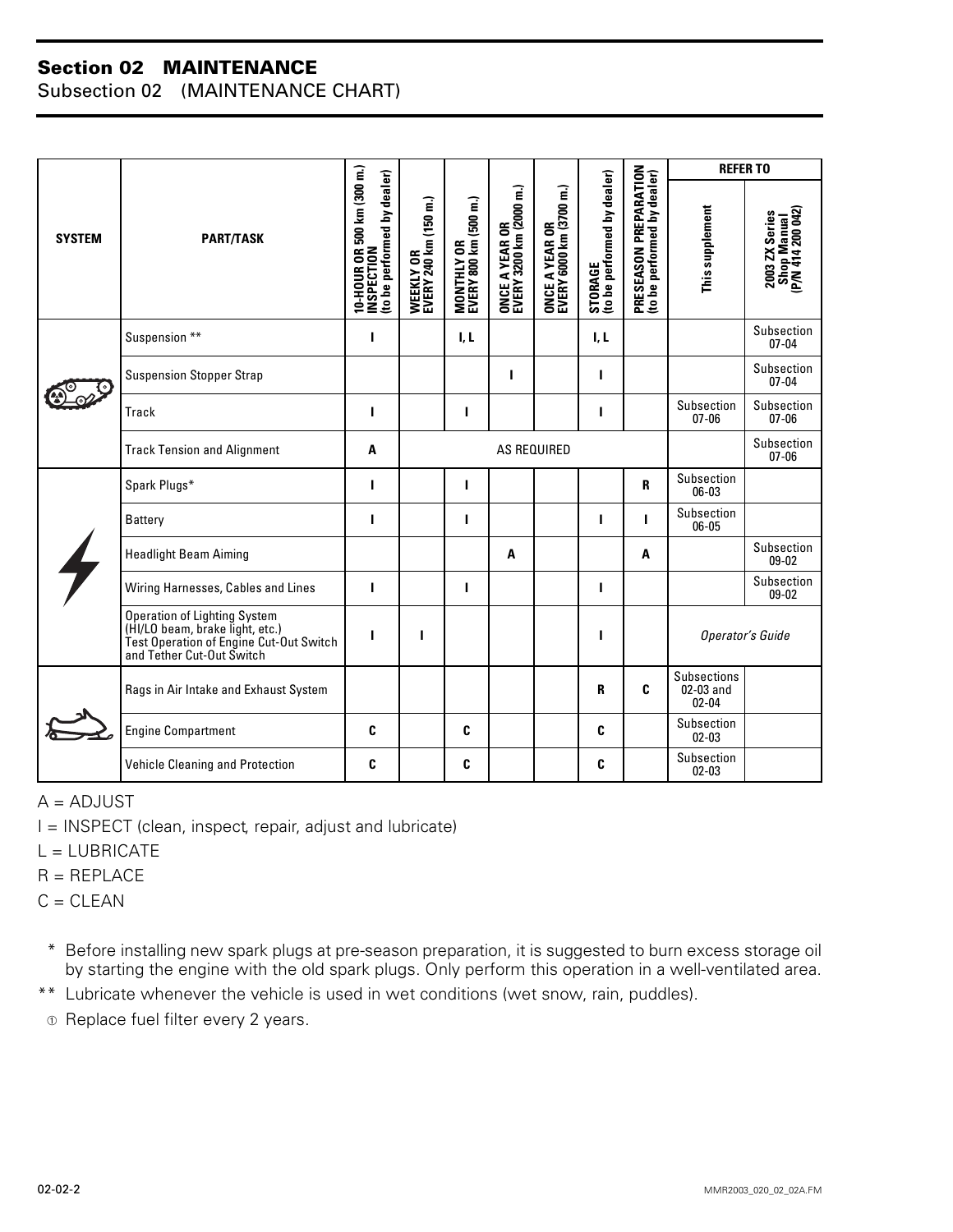# <span id="page-3-0"></span>**STORAGE 0**

## GENERAL

Proper snowmobile storage is a necessity during the summer months or when a vehicle is not being used for more than one month.

Refer to storage column from MAINTENANCE CHART jointly with the present storage procedure in order to cover each and every aspect of the snowmobile storage procedure. Any worn, broken or damaged parts should be replaced.

#### **WARNING**

Unless otherwise specified, engine should be turned off for storage procedure.

## VEHICLE CLEANING

To facilitate the inspection and ensure adequate lubrication of components, it is recommended to clean the entire vehicle.

Remove any dirt or rust.

To clean the entire vehicle, use only flannel cloths or equivalent.

**CAUTION:** It is necessary to use flannel cloths or equivalent on windshield and hood to avoid damaging further surfaces to clean.

To clean the entire vehicle, including bottom pan and metallic parts use BOMBARDIER Cleaner (P/N 293 110 001 (spray can 400 g) and P/N 293 110 002 (4 L)).

**CAUTION:** Do not use BOMBARDIER Cleaner on decals or vinyl.

For vinyl and plastic parts, use Vinyl & Plastic Cleaner (P/N 413 711 200 (6 x 1 L)).

To remove scratches on windshield or hood use BOMBARDIER Scratch Remover Kit (P/N 861 774 800).

**CAUTION:** Never clean plastic parts or hood with strong detergent, degreasing agent, paint thinner, acetone, products containing chlorine, etc.

Inspect the hood and repair any damage.

Touch up all metal spots with touch-up paint where paint has been scratched off.

Spray all bare metal parts including shock chromed rods with BOMBARDIER LUBE (P/N 293 600 016).

Wax the hood and the painted portion of the frame for better protection. Use a non-abrasive wax.

NOTE: Apply wax on glossy finish only.

## ENGINE COMPARTMENT

Keep clean of grass, twigs, cloth, etc. These are combustible under certain conditions.

## BATTERY

Remove battery, clean its tray and its exterior surface. Charge battery as explained in BATTERY section.

## FUEL STABILIZER

With the new fuel additives, it is critical to use the fuel stabilizer (P/N 413 408 600) (250 mL) to prevent fuel deterioration, gum formation and fuel system components corrosion. Follow manufacturer's instructions for proper use.

Pour fuel stabilizer in fuel tank.

Do not drain fuel system.

## ENGINE LUBRICATION

NOTE: Be sure to add fuel stabilizer before starting the engine.

Engine internal parts must be lubricated to protect them from possible rust formation during the storage period.

Proceed as follows:

Start the engine and allow it to run at idle speed until the engine reaches its operating temperature.

#### **WARNING**

Ensure the track is free of all particles which could be thrown out while it is rotating. Keep hands, tools, feet and clothing clear of track. Ensure no one is standing in close proximity to the vehicle.

Stop the engine.

With the engine stopped, remove the spark plugs and spray storage oil (413 711 600 for Canada and 413 711 900 for USA) into each cylinder.

**CAUTION:** Do not inject storage oil into throttle body bore to avoid blocking idle bypass valve.

Crank slowly 2 or 3 revolutions to lubricate cylinders. Reinstall the spark plugs.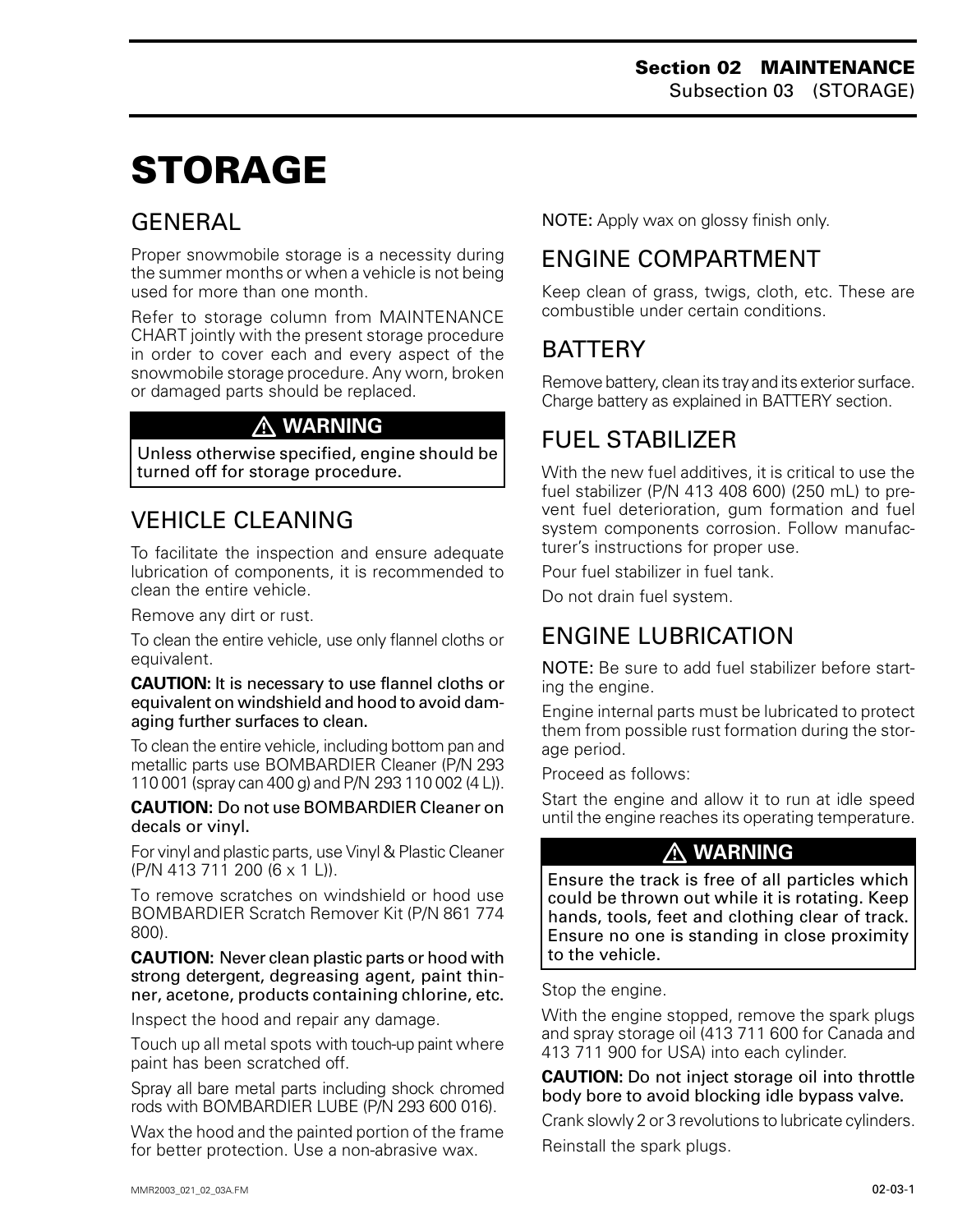#### <span id="page-4-0"></span>COUNTERSHAFT LUBRICATION

Lubricate with anti-seize lubricant (P/N 293 800 070) the countershaft mounting surfaces of driven pulley and brake disc.

**CAUTION:** Do not lubricate excessively as lubricant could contact and soil brake pads and/ or drive belt.

## PULLEY PROTECTION

After inspection and interior cleaning of pulleys, spray BOMBARDIER LUBE (P/N 293 600 016) on sheaves. Do not reinstall drive belt.

## VEHICLE PROTECTION

Protect the vehicle with a cover to prevent dust accumulation during storage.

**CAUTION:** The snowmobile has to be stored in a cool and dry place and covered with an opaque but ventilated tarpaulin. This will prevent sun rays and grime from affecting plastic components and vehicle finish.

Lift rear of vehicle until track is clear of the ground. Install on a snowmobile mechanical stand.

NOTE: Do not release track tension.

#### RAGS IN AIR INTAKE AND EXHAUST SYSTEM

Block air intake hole and exhaust system hole using clean rags.